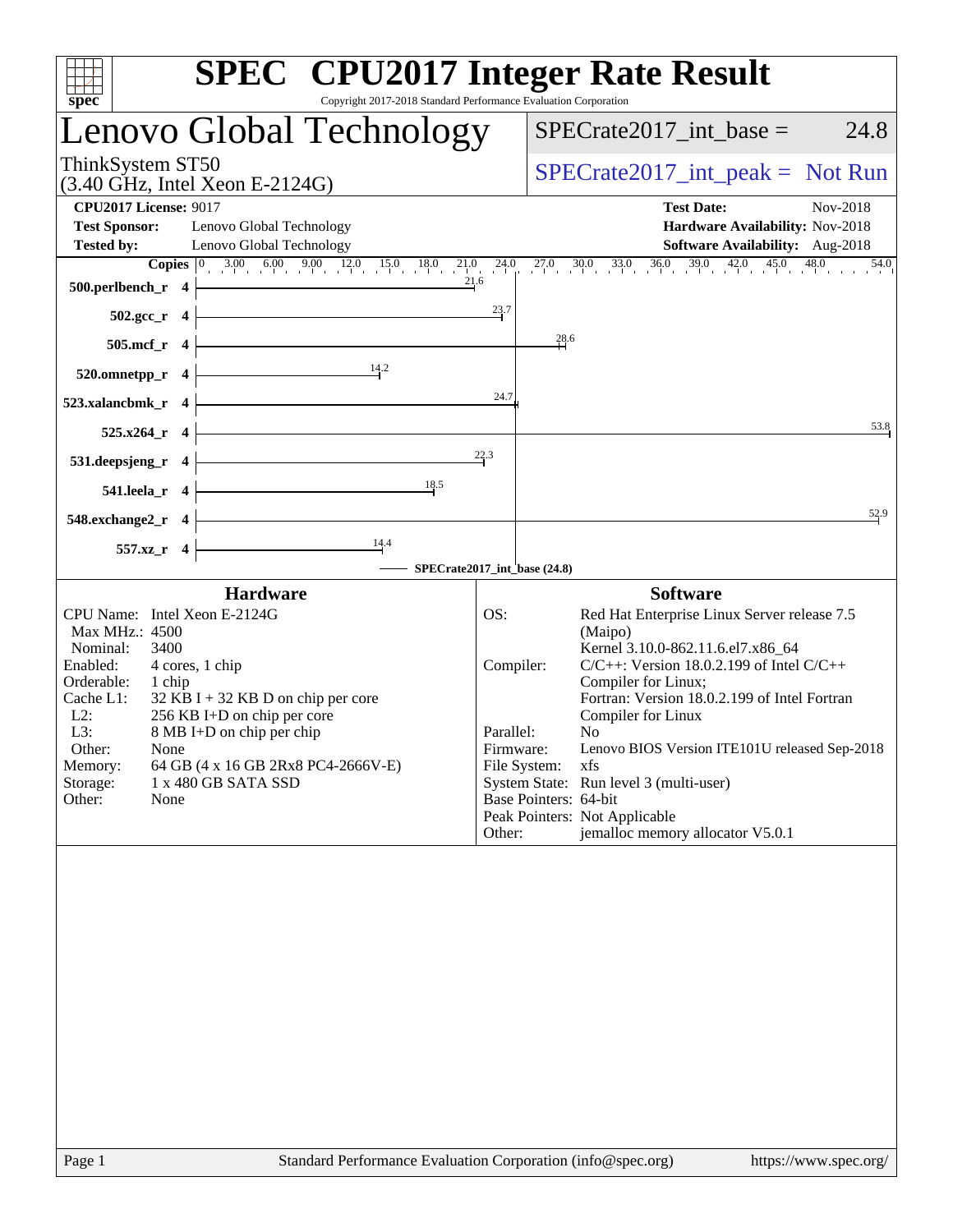

#### **[SPEC CPU2017 Integer Rate Result](http://www.spec.org/auto/cpu2017/Docs/result-fields.html#SPECCPU2017IntegerRateResult)** Copyright 2017-2018 Standard Performance Evaluation Corporation

# Lenovo Global Technology

 $SPECTate2017\_int\_base = 24.8$ 

(3.40 GHz, Intel Xeon E-2124G)

ThinkSystem ST50  $SPECrate2017$ \_int\_peak = Not Run

**[Test Sponsor:](http://www.spec.org/auto/cpu2017/Docs/result-fields.html#TestSponsor)** Lenovo Global Technology **[Hardware Availability:](http://www.spec.org/auto/cpu2017/Docs/result-fields.html#HardwareAvailability)** Nov-2018 **[Tested by:](http://www.spec.org/auto/cpu2017/Docs/result-fields.html#Testedby)** Lenovo Global Technology **[Software Availability:](http://www.spec.org/auto/cpu2017/Docs/result-fields.html#SoftwareAvailability)** Aug-2018

**[CPU2017 License:](http://www.spec.org/auto/cpu2017/Docs/result-fields.html#CPU2017License)** 9017 **[Test Date:](http://www.spec.org/auto/cpu2017/Docs/result-fields.html#TestDate)** Nov-2018

### **[Results Table](http://www.spec.org/auto/cpu2017/Docs/result-fields.html#ResultsTable)**

|                             | <b>Base</b>    |                |                |                |       |                | <b>Peak</b> |               |                |              |                |              |                |              |
|-----------------------------|----------------|----------------|----------------|----------------|-------|----------------|-------------|---------------|----------------|--------------|----------------|--------------|----------------|--------------|
| <b>Benchmark</b>            | <b>Copies</b>  | <b>Seconds</b> | Ratio          | <b>Seconds</b> | Ratio | <b>Seconds</b> | Ratio       | <b>Copies</b> | <b>Seconds</b> | <b>Ratio</b> | <b>Seconds</b> | <b>Ratio</b> | <b>Seconds</b> | <b>Ratio</b> |
| 500.perlbench_r             | 4              | 295            | 21.6           | 295            | 21.6  | 295            | 21.6        |               |                |              |                |              |                |              |
| $502.\text{sec}$            | 4              | 239            | 23.7           | 239            | 23.7  | 240            | 23.6        |               |                |              |                |              |                |              |
| $505$ .mcf r                | $\overline{4}$ | 226            | 28.6           | 226            | 28.6  | 230            | 28.1        |               |                |              |                |              |                |              |
| 520.omnetpp_r               | 4              | 369            | 14.2           | 369            | 14.2  | 369            | 14.2        |               |                |              |                |              |                |              |
| 523.xalancbmk r             | 4              | 171            | 24.7           | 170            | 24.9  | 171            | 24.7        |               |                |              |                |              |                |              |
| 525.x264 r                  | $\overline{4}$ | 130            | 53.8           | 130            | 53.7  | 130            | 53.8        |               |                |              |                |              |                |              |
| 531.deepsjeng_r             | 4              | 206            | 22.3           | 205            | 22.3  | 205            | 22.3        |               |                |              |                |              |                |              |
| 541.leela r                 | 4              | 360            | 18.4           | 359            | 18.5  | 359            | 18.5        |               |                |              |                |              |                |              |
| 548.exchange2_r             | 4              | 198            | 52.9           | 198            | 52.9  | 198            | 52.9        |               |                |              |                |              |                |              |
| $557.xz$ _r                 | 4              | 299            | 14.4           | 299            | 14.4  | 300            | 14.4        |               |                |              |                |              |                |              |
| $SPECrate2017$ int base =   |                |                | 24.8           |                |       |                |             |               |                |              |                |              |                |              |
| $SPECrate2017\_int\_peak =$ |                |                | <b>Not Run</b> |                |       |                |             |               |                |              |                |              |                |              |

Results appear in the [order in which they were run](http://www.spec.org/auto/cpu2017/Docs/result-fields.html#RunOrder). Bold underlined text [indicates a median measurement](http://www.spec.org/auto/cpu2017/Docs/result-fields.html#Median).

### **[Submit Notes](http://www.spec.org/auto/cpu2017/Docs/result-fields.html#SubmitNotes)**

 The taskset mechanism was used to bind copies to processors. The config file option 'submit' was used to generate taskset commands to bind each copy to a specific processor. For details, please see the config file.

### **[Operating System Notes](http://www.spec.org/auto/cpu2017/Docs/result-fields.html#OperatingSystemNotes)**

Stack size set to unlimited using "ulimit -s unlimited"

### **[General Notes](http://www.spec.org/auto/cpu2017/Docs/result-fields.html#GeneralNotes)**

Environment variables set by runcpu before the start of the run: LD\_LIBRARY\_PATH = "/home/cpu2017-1.0.5-ic18.0u2/lib/ia32:/home/cpu2017-1.0.5-ic18.0u2/lib/intel64" LD\_LIBRARY\_PATH = "\$LD\_LIBRARY\_PATH:/home/cpu2017-1.0.5-ic18.0u2/je5.0.1-32:/home/cpu2017-1.0.5-ic18.0u2/je5.0.1-64" Binaries compiled on a system with 1x Intel Core i7-6700K CPU + 32GB RAM memory using Redhat Enterprise Linux 7.5 Transparent Huge Pages enabled by default Prior to runcpu invocation Filesystem page cache synced and cleared with: sync; echo 3> /proc/sys/vm/drop\_caches Yes: The test sponsor attests, as of date of publication, that CVE-2017-5754 (Meltdown) is mitigated in the system as tested and documented. Yes: The test sponsor attests, as of date of publication, that CVE-2017-5753 (Spectre variant 1) is mitigated in the system as tested and documented. Yes: The test sponsor attests, as of date of publication, that CVE-2017-5715 (Spectre variant 2) is mitigated in the system as tested and documented.

**(Continued on next page)**

| Page 2<br>Standard Performance Evaluation Corporation (info@spec.org) |  |  | https://www.spec.org/ |
|-----------------------------------------------------------------------|--|--|-----------------------|
|-----------------------------------------------------------------------|--|--|-----------------------|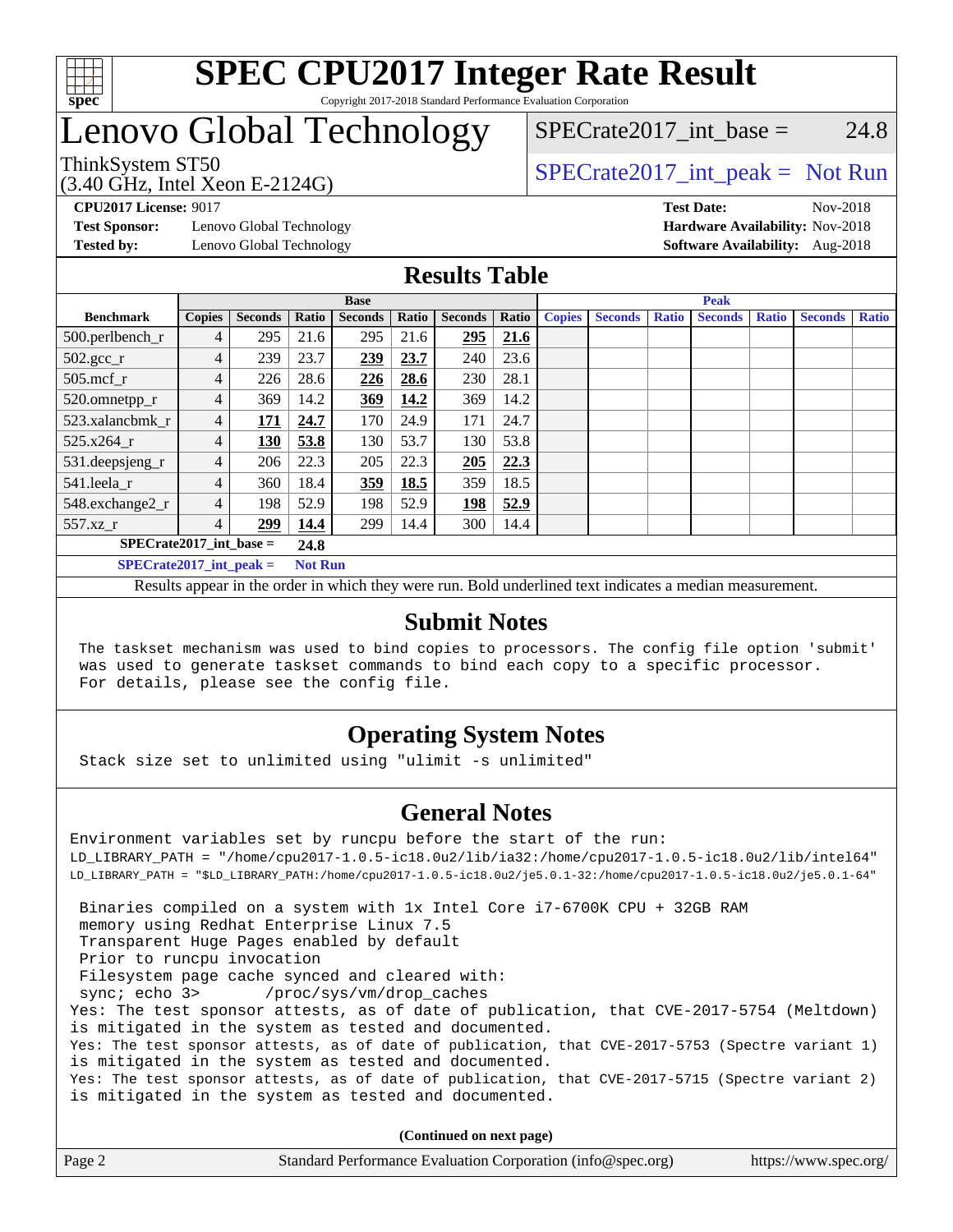

# **[SPEC CPU2017 Integer Rate Result](http://www.spec.org/auto/cpu2017/Docs/result-fields.html#SPECCPU2017IntegerRateResult)**

Copyright 2017-2018 Standard Performance Evaluation Corporation

# Lenovo Global Technology

ThinkSystem ST50  $SPECrate2017$ \_int\_peak = Not Run

SPECrate  $2017$  int base = 24.8

(3.40 GHz, Intel Xeon E-2124G)

**[CPU2017 License:](http://www.spec.org/auto/cpu2017/Docs/result-fields.html#CPU2017License)** 9017 **[Test Date:](http://www.spec.org/auto/cpu2017/Docs/result-fields.html#TestDate)** Nov-2018

**[Test Sponsor:](http://www.spec.org/auto/cpu2017/Docs/result-fields.html#TestSponsor)** Lenovo Global Technology **[Hardware Availability:](http://www.spec.org/auto/cpu2017/Docs/result-fields.html#HardwareAvailability)** Nov-2018 **[Tested by:](http://www.spec.org/auto/cpu2017/Docs/result-fields.html#Testedby)** Lenovo Global Technology **[Software Availability:](http://www.spec.org/auto/cpu2017/Docs/result-fields.html#SoftwareAvailability)** Aug-2018

Page 3 Standard Performance Evaluation Corporation [\(info@spec.org\)](mailto:info@spec.org) <https://www.spec.org/> **[General Notes \(Continued\)](http://www.spec.org/auto/cpu2017/Docs/result-fields.html#GeneralNotes)** jemalloc, a general purpose malloc implementation built with the RedHat Enterprise 7.5, and the system compiler gcc 4.8.5 sources available from jemalloc.net or <https://github.com/jemalloc/jemalloc/releases> **[Platform Notes](http://www.spec.org/auto/cpu2017/Docs/result-fields.html#PlatformNotes)** BIOS configuration: ICE Performance Mode set to 4HD Cooling Mode Sysinfo program /home/cpu2017-1.0.5-ic18.0u2/bin/sysinfo Rev: r5974 of 2018-05-19 9bcde8f2999c33d61f64985e45859ea9 running on st50 Wed Nov 7 22:14:55 2018 SUT (System Under Test) info as seen by some common utilities. For more information on this section, see <https://www.spec.org/cpu2017/Docs/config.html#sysinfo> From /proc/cpuinfo model name : Intel(R) Xeon(R) E-2124G CPU @ 3.40GHz 1 "physical id"s (chips) 4 "processors" cores, siblings (Caution: counting these is hw and system dependent. The following excerpts from /proc/cpuinfo might not be reliable. Use with caution.) cpu cores : 4 siblings : 4 physical 0: cores 0 1 2 3 From lscpu: Architecture: x86\_64 CPU op-mode(s): 32-bit, 64-bit Byte Order: Little Endian  $CPU(s):$  4 On-line CPU(s) list: 0-3 Thread(s) per core: 1 Core(s) per socket: 4 Socket(s): 1 NUMA node(s): 1 Vendor ID: GenuineIntel CPU family: 6 Model: 158 Model name: Intel(R) Xeon(R) E-2124G CPU @ 3.40GHz Stepping: 10 CPU MHz: 4397.546 CPU max MHz: 4500.0000 CPU min MHz: 800.0000 BogoMIPS: 6816.00 Virtualization: VT-x **(Continued on next page)**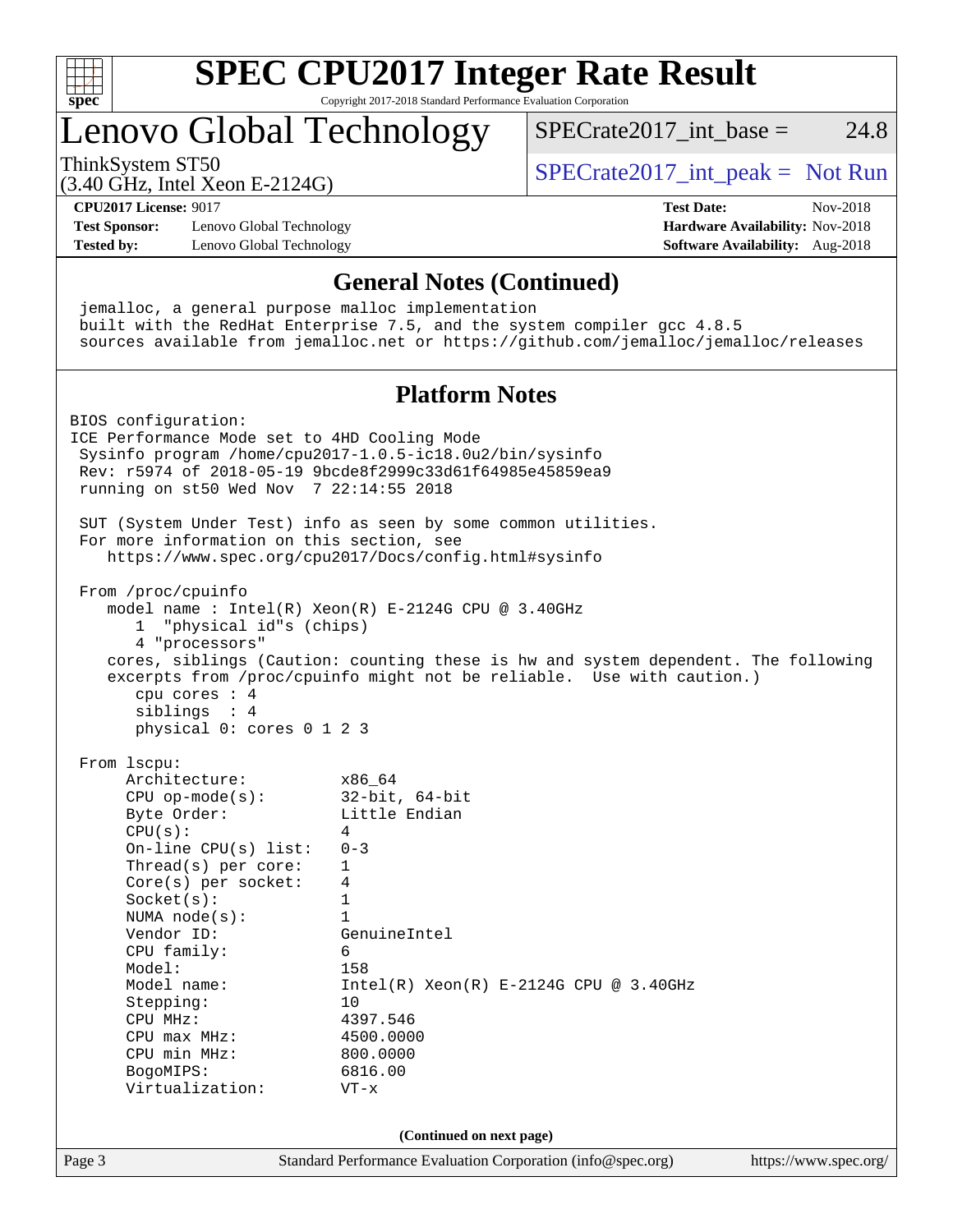

# **[SPEC CPU2017 Integer Rate Result](http://www.spec.org/auto/cpu2017/Docs/result-fields.html#SPECCPU2017IntegerRateResult)**

Copyright 2017-2018 Standard Performance Evaluation Corporation

Lenovo Global Technology

ThinkSystem ST50  $SPECrate2017$ \_int\_peak = Not Run

 $SPECTate2017\_int\_base = 24.8$ 

#### **[CPU2017 License:](http://www.spec.org/auto/cpu2017/Docs/result-fields.html#CPU2017License)** 9017 **[Test Date:](http://www.spec.org/auto/cpu2017/Docs/result-fields.html#TestDate)** Nov-2018

**[Test Sponsor:](http://www.spec.org/auto/cpu2017/Docs/result-fields.html#TestSponsor)** Lenovo Global Technology **[Hardware Availability:](http://www.spec.org/auto/cpu2017/Docs/result-fields.html#HardwareAvailability)** Nov-2018 **[Tested by:](http://www.spec.org/auto/cpu2017/Docs/result-fields.html#Testedby)** Lenovo Global Technology **[Software Availability:](http://www.spec.org/auto/cpu2017/Docs/result-fields.html#SoftwareAvailability)** Aug-2018

(3.40 GHz, Intel Xeon E-2124G)

#### **[Platform Notes \(Continued\)](http://www.spec.org/auto/cpu2017/Docs/result-fields.html#PlatformNotes)**

 L1d cache: 32K L1i cache: 32K L2 cache: 256K L3 cache: 8192K NUMA node0 CPU(s): 0-3 Flags: fpu vme de pse tsc msr pae mce cx8 apic sep mtrr pge mca cmov pat pse36 clflush dts acpi mmx fxsr sse sse2 ss ht tm pbe syscall nx pdpe1gb rdtscp lm constant\_tsc art arch\_perfmon pebs bts rep\_good nopl xtopology nonstop\_tsc aperfmperf eagerfpu pni pclmulqdq dtes64 monitor ds\_cpl vmx smx est tm2 ssse3 sdbg fma cx16 xtpr pdcm pcid sse4\_1 sse4\_2 x2apic movbe popcnt tsc\_deadline\_timer aes xsave avx f16c rdrand lahf\_lm abm 3dnowprefetch epb intel\_pt ssbd ibrs ibpb stibp tpr\_shadow vnmi flexpriority ept vpid fsgsbase tsc\_adjust bmi1 hle avx2 smep bmi2 erms invpcid rtm mpx rdseed adx smap clflushopt xsaveopt xsavec xgetbv1 dtherm ida arat pln pts hwp hwp\_notify hwp\_act\_window hwp\_epp spec\_ctrl intel\_stibp flush\_l1d /proc/cpuinfo cache data cache size : 8192 KB From numactl --hardware WARNING: a numactl 'node' might or might not correspond to a physical chip. available: 1 nodes (0) node 0 cpus: 0 1 2 3 node 0 size: 65372 MB node 0 free: 61376 MB node distances: node 0 0: 10 From /proc/meminfo MemTotal: 65809780 kB HugePages\_Total: 0 Hugepagesize: 2048 kB From /etc/\*release\* /etc/\*version\* os-release: NAME="Red Hat Enterprise Linux Server" VERSION="7.5 (Maipo)" ID="rhel" ID\_LIKE="fedora" VARIANT="Server" VARIANT\_ID="server" VERSION\_ID="7.5" PRETTY\_NAME="Red Hat Enterprise Linux Server 7.5 (Maipo)" redhat-release: Red Hat Enterprise Linux Server release 7.5 (Maipo) system-release: Red Hat Enterprise Linux Server release 7.5 (Maipo) system-release-cpe: cpe:/o:redhat:enterprise\_linux:7.5:ga:server

**(Continued on next page)**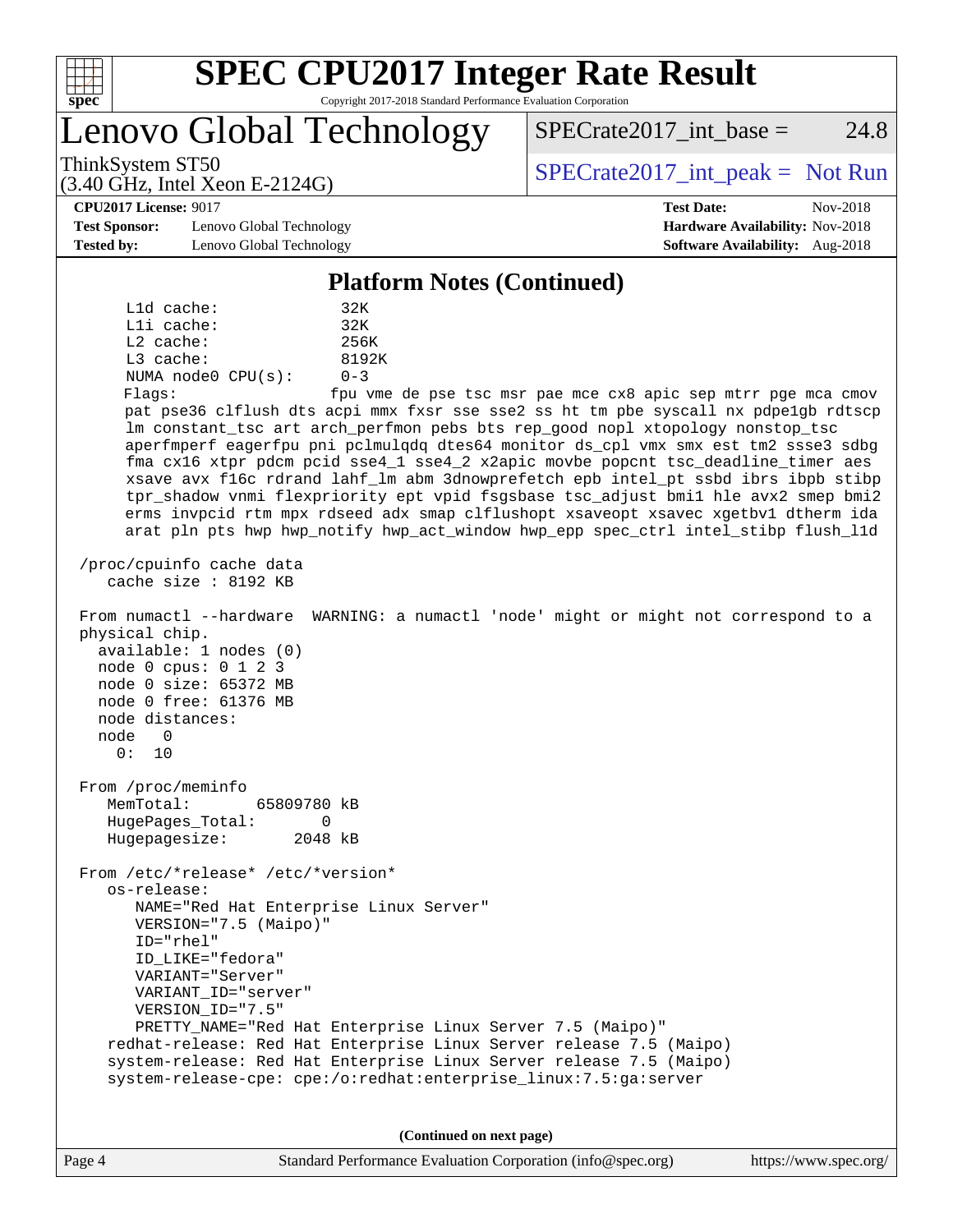

# **[SPEC CPU2017 Integer Rate Result](http://www.spec.org/auto/cpu2017/Docs/result-fields.html#SPECCPU2017IntegerRateResult)**

Copyright 2017-2018 Standard Performance Evaluation Corporation

# Lenovo Global Technology

 $SPECTate2017\_int\_base = 24.8$ 

(3.40 GHz, Intel Xeon E-2124G)

ThinkSystem ST50  $SPECrate2017$ \_int\_peak = Not Run

**[Test Sponsor:](http://www.spec.org/auto/cpu2017/Docs/result-fields.html#TestSponsor)** Lenovo Global Technology **[Hardware Availability:](http://www.spec.org/auto/cpu2017/Docs/result-fields.html#HardwareAvailability)** Nov-2018 **[Tested by:](http://www.spec.org/auto/cpu2017/Docs/result-fields.html#Testedby)** Lenovo Global Technology **[Software Availability:](http://www.spec.org/auto/cpu2017/Docs/result-fields.html#SoftwareAvailability)** Aug-2018

**[CPU2017 License:](http://www.spec.org/auto/cpu2017/Docs/result-fields.html#CPU2017License)** 9017 **[Test Date:](http://www.spec.org/auto/cpu2017/Docs/result-fields.html#TestDate)** Nov-2018

### **[Platform Notes \(Continued\)](http://www.spec.org/auto/cpu2017/Docs/result-fields.html#PlatformNotes)**

uname -a:

 Linux st50 3.10.0-862.11.6.el7.x86\_64 #1 SMP Fri Aug 10 16:55:11 UTC 2018 x86\_64 x86\_64 x86\_64 GNU/Linux

Kernel self-reported vulnerability status:

 CVE-2017-5754 (Meltdown): Mitigation: PTI CVE-2017-5753 (Spectre variant 1): Mitigation: Load fences, \_\_user pointer sanitization CVE-2017-5715 (Spectre variant 2): Mitigation: IBRS (kernel)

run-level 3 Nov 7 09:08

 SPEC is set to: /home/cpu2017-1.0.5-ic18.0u2 Filesystem Type Size Used Avail Use% Mounted on /dev/sda2 xfs 381G 14G 367G 4% /home

 Additional information from dmidecode follows. WARNING: Use caution when you interpret this section. The 'dmidecode' program reads system data which is "intended to allow hardware to be accurately determined", but the intent may not be met, as there are frequent changes to hardware, firmware, and the "DMTF SMBIOS" standard. BIOS LENOVO ITE101U 09/12/2018

Memory:

4x SK Hynix HMA82GU7CJR8N-VK 16 GB 2 rank 2667

(End of data from sysinfo program)

### **[Compiler Version Notes](http://www.spec.org/auto/cpu2017/Docs/result-fields.html#CompilerVersionNotes)**

| CC.                      | 500.perlbench_r(base) 502.gcc_r(base) 505.mcf_r(base) 525.x264_r(base)<br>$557.xx$ $r(base)$       |  |  |  |  |  |
|--------------------------|----------------------------------------------------------------------------------------------------|--|--|--|--|--|
|                          | icc (ICC) 18.0.2 20180210<br>Copyright (C) 1985-2018 Intel Corporation. All rights reserved.       |  |  |  |  |  |
|                          | CXXC 520.omnetpp $r(base)$ 523.xalancbmk $r(base)$ 531.deepsjeng $r(base)$<br>$541.$ leela r(base) |  |  |  |  |  |
|                          | icpc (ICC) 18.0.2 20180210<br>Copyright (C) 1985-2018 Intel Corporation. All rights reserved.      |  |  |  |  |  |
| FC.                      | 548.exchange2 r(base)                                                                              |  |  |  |  |  |
| (Continued on next page) |                                                                                                    |  |  |  |  |  |
| Page 5                   | Standard Performance Evaluation Corporation (info@spec.org)<br>https://www.spec.org/               |  |  |  |  |  |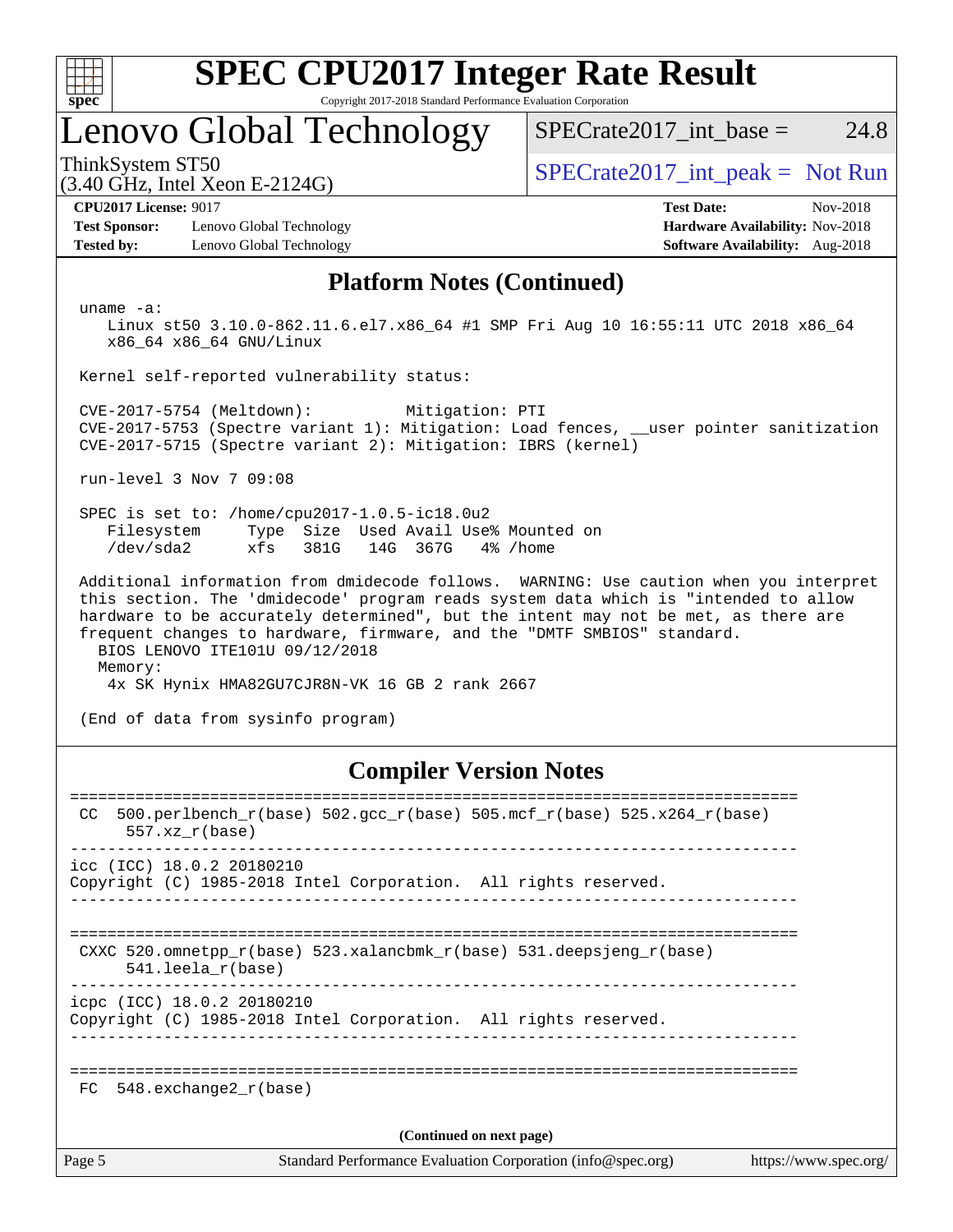

#### **[SPEC CPU2017 Integer Rate Result](http://www.spec.org/auto/cpu2017/Docs/result-fields.html#SPECCPU2017IntegerRateResult)** Copyright 2017-2018 Standard Performance Evaluation Corporation

# Lenovo Global Technology

 $SPECTate2017\_int\_base = 24.8$ 

(3.40 GHz, Intel Xeon E-2124G)

ThinkSystem ST50  $SPECrate2017$ \_int\_peak = Not Run

**[Test Sponsor:](http://www.spec.org/auto/cpu2017/Docs/result-fields.html#TestSponsor)** Lenovo Global Technology **[Hardware Availability:](http://www.spec.org/auto/cpu2017/Docs/result-fields.html#HardwareAvailability)** Nov-2018 **[Tested by:](http://www.spec.org/auto/cpu2017/Docs/result-fields.html#Testedby)** Lenovo Global Technology **[Software Availability:](http://www.spec.org/auto/cpu2017/Docs/result-fields.html#SoftwareAvailability)** Aug-2018

**[CPU2017 License:](http://www.spec.org/auto/cpu2017/Docs/result-fields.html#CPU2017License)** 9017 **[Test Date:](http://www.spec.org/auto/cpu2017/Docs/result-fields.html#TestDate)** Nov-2018

### **[Compiler Version Notes \(Continued\)](http://www.spec.org/auto/cpu2017/Docs/result-fields.html#CompilerVersionNotes)**

------------------------------------------------------------------------------

ifort (IFORT) 18.0.2 20180210

Copyright (C) 1985-2018 Intel Corporation. All rights reserved.

------------------------------------------------------------------------------

## **[Base Compiler Invocation](http://www.spec.org/auto/cpu2017/Docs/result-fields.html#BaseCompilerInvocation)**

#### [C benchmarks](http://www.spec.org/auto/cpu2017/Docs/result-fields.html#Cbenchmarks): [icc -m64 -std=c11](http://www.spec.org/cpu2017/results/res2018q4/cpu2017-20181126-09917.flags.html#user_CCbase_intel_icc_64bit_c11_33ee0cdaae7deeeab2a9725423ba97205ce30f63b9926c2519791662299b76a0318f32ddfffdc46587804de3178b4f9328c46fa7c2b0cd779d7a61945c91cd35)

[C++ benchmarks:](http://www.spec.org/auto/cpu2017/Docs/result-fields.html#CXXbenchmarks) [icpc -m64](http://www.spec.org/cpu2017/results/res2018q4/cpu2017-20181126-09917.flags.html#user_CXXbase_intel_icpc_64bit_4ecb2543ae3f1412ef961e0650ca070fec7b7afdcd6ed48761b84423119d1bf6bdf5cad15b44d48e7256388bc77273b966e5eb805aefd121eb22e9299b2ec9d9)

[Fortran benchmarks](http://www.spec.org/auto/cpu2017/Docs/result-fields.html#Fortranbenchmarks): [ifort -m64](http://www.spec.org/cpu2017/results/res2018q4/cpu2017-20181126-09917.flags.html#user_FCbase_intel_ifort_64bit_24f2bb282fbaeffd6157abe4f878425411749daecae9a33200eee2bee2fe76f3b89351d69a8130dd5949958ce389cf37ff59a95e7a40d588e8d3a57e0c3fd751)

## **[Base Portability Flags](http://www.spec.org/auto/cpu2017/Docs/result-fields.html#BasePortabilityFlags)**

 500.perlbench\_r: [-DSPEC\\_LP64](http://www.spec.org/cpu2017/results/res2018q4/cpu2017-20181126-09917.flags.html#b500.perlbench_r_basePORTABILITY_DSPEC_LP64) [-DSPEC\\_LINUX\\_X64](http://www.spec.org/cpu2017/results/res2018q4/cpu2017-20181126-09917.flags.html#b500.perlbench_r_baseCPORTABILITY_DSPEC_LINUX_X64) 502.gcc\_r: [-DSPEC\\_LP64](http://www.spec.org/cpu2017/results/res2018q4/cpu2017-20181126-09917.flags.html#suite_basePORTABILITY502_gcc_r_DSPEC_LP64) 505.mcf\_r: [-DSPEC\\_LP64](http://www.spec.org/cpu2017/results/res2018q4/cpu2017-20181126-09917.flags.html#suite_basePORTABILITY505_mcf_r_DSPEC_LP64) 520.omnetpp\_r: [-DSPEC\\_LP64](http://www.spec.org/cpu2017/results/res2018q4/cpu2017-20181126-09917.flags.html#suite_basePORTABILITY520_omnetpp_r_DSPEC_LP64) 523.xalancbmk\_r: [-DSPEC\\_LP64](http://www.spec.org/cpu2017/results/res2018q4/cpu2017-20181126-09917.flags.html#suite_basePORTABILITY523_xalancbmk_r_DSPEC_LP64) [-DSPEC\\_LINUX](http://www.spec.org/cpu2017/results/res2018q4/cpu2017-20181126-09917.flags.html#b523.xalancbmk_r_baseCXXPORTABILITY_DSPEC_LINUX) 525.x264\_r: [-DSPEC\\_LP64](http://www.spec.org/cpu2017/results/res2018q4/cpu2017-20181126-09917.flags.html#suite_basePORTABILITY525_x264_r_DSPEC_LP64) 531.deepsjeng\_r: [-DSPEC\\_LP64](http://www.spec.org/cpu2017/results/res2018q4/cpu2017-20181126-09917.flags.html#suite_basePORTABILITY531_deepsjeng_r_DSPEC_LP64) 541.leela\_r: [-DSPEC\\_LP64](http://www.spec.org/cpu2017/results/res2018q4/cpu2017-20181126-09917.flags.html#suite_basePORTABILITY541_leela_r_DSPEC_LP64) 548.exchange2\_r: [-DSPEC\\_LP64](http://www.spec.org/cpu2017/results/res2018q4/cpu2017-20181126-09917.flags.html#suite_basePORTABILITY548_exchange2_r_DSPEC_LP64) 557.xz\_r: [-DSPEC\\_LP64](http://www.spec.org/cpu2017/results/res2018q4/cpu2017-20181126-09917.flags.html#suite_basePORTABILITY557_xz_r_DSPEC_LP64)

## **[Base Optimization Flags](http://www.spec.org/auto/cpu2017/Docs/result-fields.html#BaseOptimizationFlags)**

#### [C benchmarks](http://www.spec.org/auto/cpu2017/Docs/result-fields.html#Cbenchmarks):

[-Wl,-z,muldefs](http://www.spec.org/cpu2017/results/res2018q4/cpu2017-20181126-09917.flags.html#user_CCbase_link_force_multiple1_b4cbdb97b34bdee9ceefcfe54f4c8ea74255f0b02a4b23e853cdb0e18eb4525ac79b5a88067c842dd0ee6996c24547a27a4b99331201badda8798ef8a743f577) [-xCORE-AVX2](http://www.spec.org/cpu2017/results/res2018q4/cpu2017-20181126-09917.flags.html#user_CCbase_f-xCORE-AVX2) [-ipo](http://www.spec.org/cpu2017/results/res2018q4/cpu2017-20181126-09917.flags.html#user_CCbase_f-ipo) [-O3](http://www.spec.org/cpu2017/results/res2018q4/cpu2017-20181126-09917.flags.html#user_CCbase_f-O3) [-no-prec-div](http://www.spec.org/cpu2017/results/res2018q4/cpu2017-20181126-09917.flags.html#user_CCbase_f-no-prec-div) [-qopt-mem-layout-trans=3](http://www.spec.org/cpu2017/results/res2018q4/cpu2017-20181126-09917.flags.html#user_CCbase_f-qopt-mem-layout-trans_de80db37974c74b1f0e20d883f0b675c88c3b01e9d123adea9b28688d64333345fb62bc4a798493513fdb68f60282f9a726aa07f478b2f7113531aecce732043) [-L/usr/local/je5.0.1-64/lib](http://www.spec.org/cpu2017/results/res2018q4/cpu2017-20181126-09917.flags.html#user_CCbase_jemalloc_link_path64_4b10a636b7bce113509b17f3bd0d6226c5fb2346b9178c2d0232c14f04ab830f976640479e5c33dc2bcbbdad86ecfb6634cbbd4418746f06f368b512fced5394) [-ljemalloc](http://www.spec.org/cpu2017/results/res2018q4/cpu2017-20181126-09917.flags.html#user_CCbase_jemalloc_link_lib_d1249b907c500fa1c0672f44f562e3d0f79738ae9e3c4a9c376d49f265a04b9c99b167ecedbf6711b3085be911c67ff61f150a17b3472be731631ba4d0471706)

[C++ benchmarks:](http://www.spec.org/auto/cpu2017/Docs/result-fields.html#CXXbenchmarks) [-Wl,-z,muldefs](http://www.spec.org/cpu2017/results/res2018q4/cpu2017-20181126-09917.flags.html#user_CXXbase_link_force_multiple1_b4cbdb97b34bdee9ceefcfe54f4c8ea74255f0b02a4b23e853cdb0e18eb4525ac79b5a88067c842dd0ee6996c24547a27a4b99331201badda8798ef8a743f577) [-xCORE-AVX2](http://www.spec.org/cpu2017/results/res2018q4/cpu2017-20181126-09917.flags.html#user_CXXbase_f-xCORE-AVX2) [-ipo](http://www.spec.org/cpu2017/results/res2018q4/cpu2017-20181126-09917.flags.html#user_CXXbase_f-ipo) [-O3](http://www.spec.org/cpu2017/results/res2018q4/cpu2017-20181126-09917.flags.html#user_CXXbase_f-O3) [-no-prec-div](http://www.spec.org/cpu2017/results/res2018q4/cpu2017-20181126-09917.flags.html#user_CXXbase_f-no-prec-div) [-qopt-mem-layout-trans=3](http://www.spec.org/cpu2017/results/res2018q4/cpu2017-20181126-09917.flags.html#user_CXXbase_f-qopt-mem-layout-trans_de80db37974c74b1f0e20d883f0b675c88c3b01e9d123adea9b28688d64333345fb62bc4a798493513fdb68f60282f9a726aa07f478b2f7113531aecce732043) [-L/usr/local/je5.0.1-64/lib](http://www.spec.org/cpu2017/results/res2018q4/cpu2017-20181126-09917.flags.html#user_CXXbase_jemalloc_link_path64_4b10a636b7bce113509b17f3bd0d6226c5fb2346b9178c2d0232c14f04ab830f976640479e5c33dc2bcbbdad86ecfb6634cbbd4418746f06f368b512fced5394) [-ljemalloc](http://www.spec.org/cpu2017/results/res2018q4/cpu2017-20181126-09917.flags.html#user_CXXbase_jemalloc_link_lib_d1249b907c500fa1c0672f44f562e3d0f79738ae9e3c4a9c376d49f265a04b9c99b167ecedbf6711b3085be911c67ff61f150a17b3472be731631ba4d0471706)

[Fortran benchmarks](http://www.spec.org/auto/cpu2017/Docs/result-fields.html#Fortranbenchmarks): [-Wl,-z,muldefs](http://www.spec.org/cpu2017/results/res2018q4/cpu2017-20181126-09917.flags.html#user_FCbase_link_force_multiple1_b4cbdb97b34bdee9ceefcfe54f4c8ea74255f0b02a4b23e853cdb0e18eb4525ac79b5a88067c842dd0ee6996c24547a27a4b99331201badda8798ef8a743f577) [-xCORE-AVX2](http://www.spec.org/cpu2017/results/res2018q4/cpu2017-20181126-09917.flags.html#user_FCbase_f-xCORE-AVX2) [-ipo](http://www.spec.org/cpu2017/results/res2018q4/cpu2017-20181126-09917.flags.html#user_FCbase_f-ipo) [-O3](http://www.spec.org/cpu2017/results/res2018q4/cpu2017-20181126-09917.flags.html#user_FCbase_f-O3) [-no-prec-div](http://www.spec.org/cpu2017/results/res2018q4/cpu2017-20181126-09917.flags.html#user_FCbase_f-no-prec-div)

**(Continued on next page)**

| Page 6<br>Standard Performance Evaluation Corporation (info@spec.org)<br>https://www.spec.org/ |  |
|------------------------------------------------------------------------------------------------|--|
|------------------------------------------------------------------------------------------------|--|